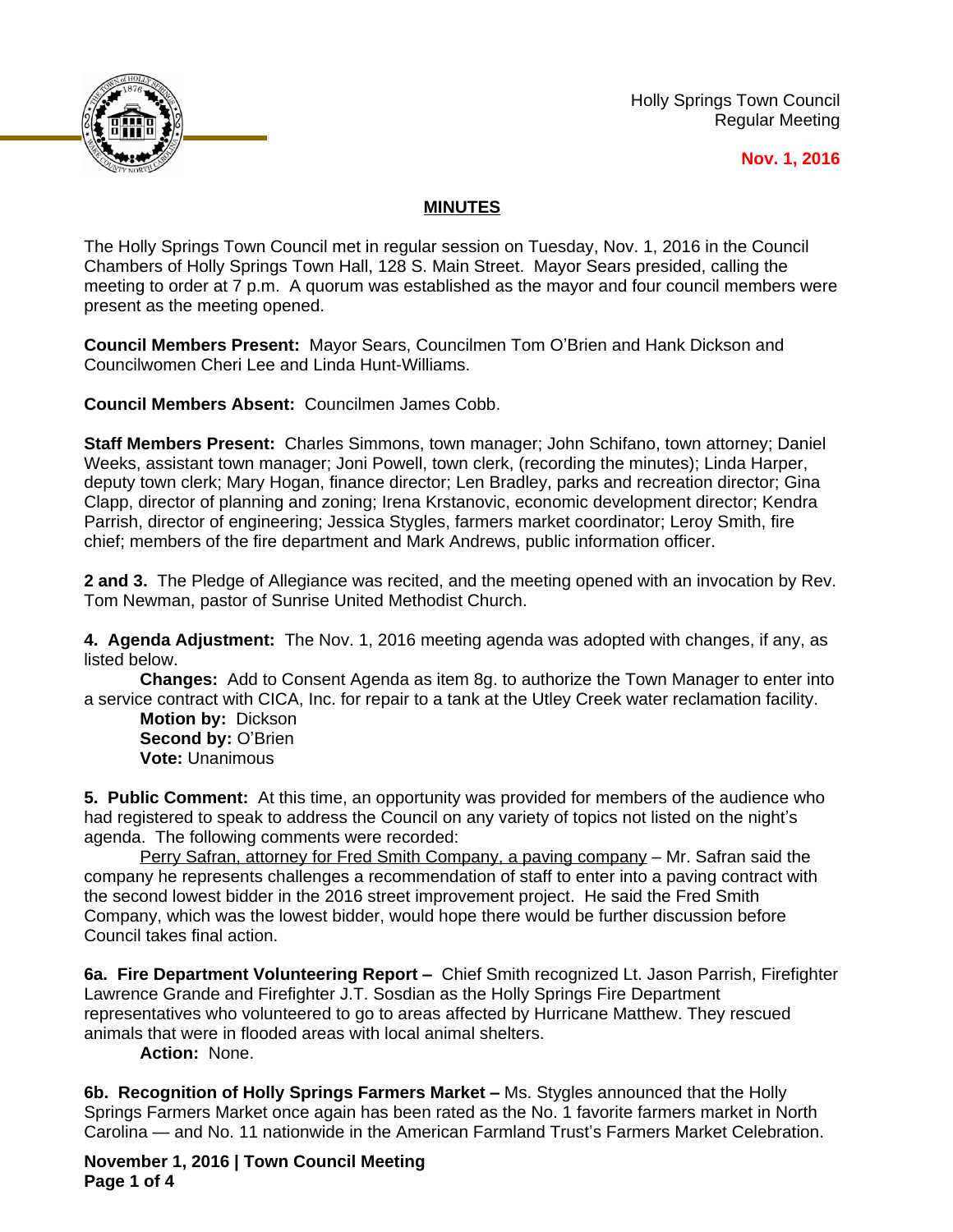The Holly Springs Farmer Market has just completed its 10th season, which was a big success, with an estimate of nearly 18,000 attendees. The winter farmers market season begins Nov. 19 and continues on the third Saturday of each month through April.

Then, Season 11 of the Farmers Market will open May 6, 2017. **Action:** None.

**7a. Public Hearing: Rezoning Petition 16-REZ-11** – Mr. Steinmann said the Town has received a request to zone approximately 30 acres located along the west side of NC 55 Bypass / G.B. Alford Highway, north of Avent Ferry Road and south of Green Oaks Parkway. The request involves three parcels of land – a 25-acre vacant property currently zoned R-20, a 3.23-acre vacant property currently zoned as part of the Ballenridge Planned Unit Development, and the right-of-way for the town-maintained Treatment Plant Road. The applicant is requesting to have all three properties zoned as CB: Community Business. The requested rezoning is consistent with the Regional Center Future Land Use designation, which encourages the development of high intensity, commercial and retail power centers. The Town has received a request from the petitioner to delay the rezoning petition until the Dec. 6 meeting.

With that explanation completed, Mayor Sears opened the public hearing. The following input was recorded:

Tom Krause, 209 Hartshorn Ct. and representing residents of Ballenridge – Mr. Krause said he and his fellow neighbors request that a noise protection wall be required as part of the development plan for this property if it is rezoned and developed. He said Ballenridge residents are weary of the traffic noise coming from G.B. Alford Highway.

Tom Lutz, 200 Hartshorn Ct. - Mr. Lutz asked the Council to include a noise barrier in the project, too.

Harvey Cary, 220 Hartshorn Ct. - Mr. Cary said his home backs up to the bypass, and it is noisy. He asked the Council to require a sound barrier as part of the project.

Christopher Bradley, 228 Hartshorn Ct. – Mr. Bradley said he would appreciate the sound wall, but also is worried about the flow of stormwater that might affect his property.

Tina Smith, 220 Chilmark Ridge – Ms. Smith said she is frustrated by the highway noise and would request that something be done. She questioned how notice was provided to the public of the hearing. She said only one homeowner was notified.

David Sakell, 105 Chilmark Ridge – Mr. Sakell is president of the homeowners association and said the Ballenridge neighborhood wants a sound wall.

There being no further input, the public hearing remained open.

Councilman Dickson asked Ms. Clapp to explain how notice is provided about public hearings. Ms. Clapp said state law requires that the Town notify property owners within 200 feet of the subject property

**Action:** The Council approved a motion to continue the public hearing on rezoning petition 16-REZ-11 to resume at the Council's Dec. 6 meeting.

**Motion by:** O'Brien **Second by: Dickson Vote:** Unanimous

**8. Consent Agenda:** The Council approved a motion to approve all items on the Consent Agenda. The motion carried following a motion by Councilwoman Williams, a second by Councilman Dickson and a unanimous vote. The following actions were affected:

8a. Minutes – The Council approved the minutes of the Council's regular meeting held Oct. 18, 2016.

8b. Annual Staff Luncheon– The Council authorized the closing of non-essential Town facilities from 11:30 a.m. to 1 p.m. Wednesday, Dec.14 for the annual staff luncheon.

8c. Avent Ferry Rd. Widening Project - The Council adopted a project budget for the Avent Ferry Road widening project*. A copy of the project budget is attached to these minutes.*

**November 1, 2016 | Town Council Meeting Page 2 of 4**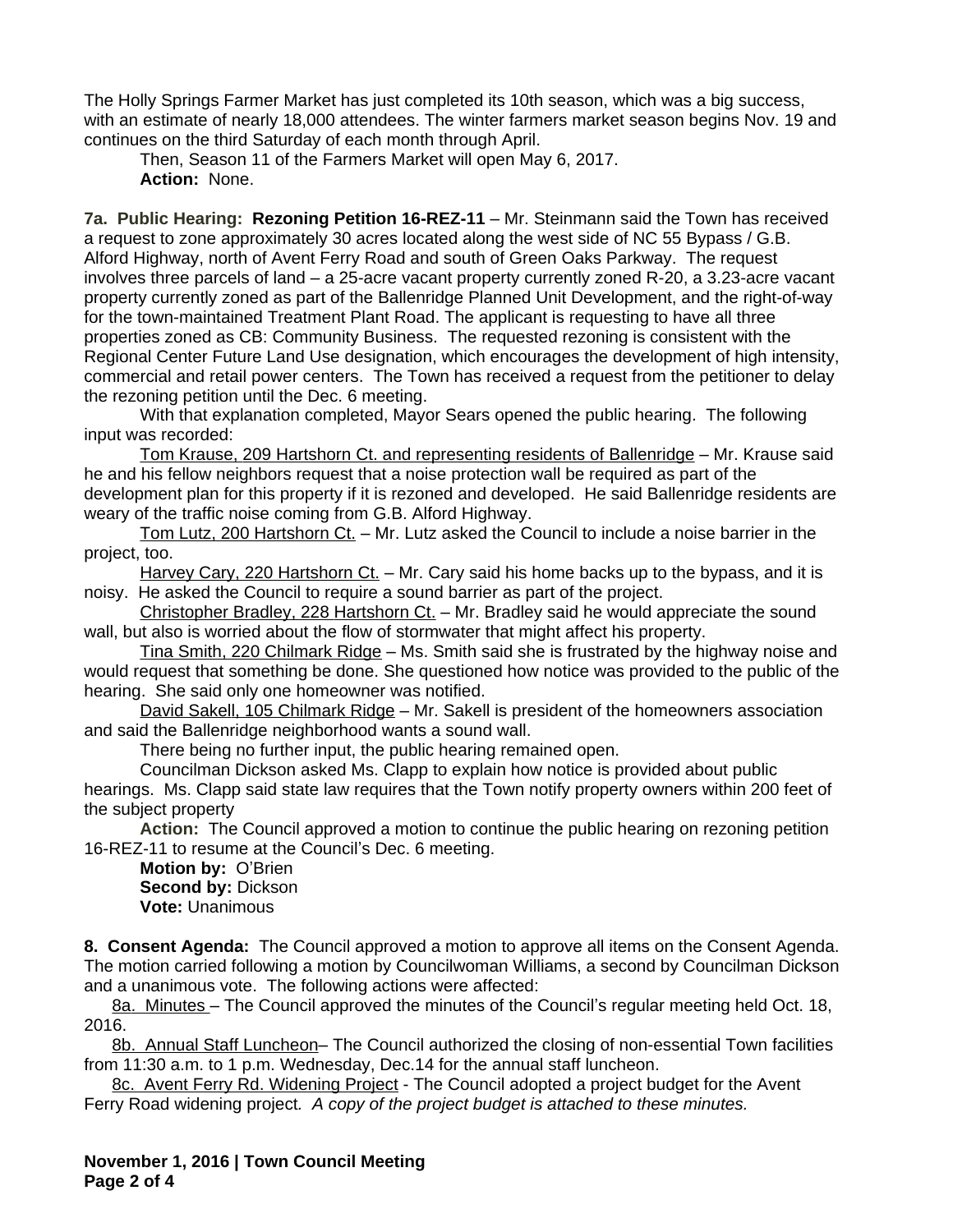8d. New Hill Rd. Sidewalk Project - The Council adopted a project budget for the New Hill Road sidewalk project. *A copy of the project budget is attached to these minutes.*

8e. North Carolina Capital Management Trust - The Council authorized opening of a new term portfolio account with the North Carolina Capital Management Trust.

8f. Budget Amendment, \$50,000 – The Council adopted an amendment to the fiber optic network enterprise fund to reflect \$50,000 in additional expected revenue and expenses for additional fiber infrastructure. *A copy of the budget amendment is attached to these minutes.*

8g. Utley Creek Water Reclamation Facility Tank Repairs - The Council approved to authorize Town Manager to enter into a service contract with CICA, Inc. for repair to a tank at the Utley Creek water reclamation facility.

At this time, the Council excused Councilman Hank Dickson from the meeting. A quorum of the Council remained.

**Action:** The Council approved a motion to excuse Councilman Dickson from the meeting as he is employed by a party in the agenda item.

**Motion by:** Lee **Second by:** Williams **Vote:** Unanimous**.**

**9a. Bridgeberry Infrastructure Reimbursement Agreement –** Ms. Parrish explained to the Council Members Bridgeberry is a proposed 177.05-acre up to 370-unit residential subdivision located off of Rex Road.

Ms. Parrish highlighted the parameters of the agreement:

- 1. The original requirement is for a 4 lane thoroughfare through the Rex Road residential property and terminated at the creek, however in order to be able to use the facility and mitigate traffic impact we proposed a 2 lane road that connected from Rex Rd over the creek/property line to Avent Ferry Rd. Staff will explain the details of this proposal.
- 2. Rex Road development will provide the funding for the Town to purchase the Duke property for the extension of the parkway to Avent Ferry Road.
- 3. A reduced thoroughfare buffer along the new parkway was considered since the full connection of the parkway was going to be made.
- 4. Since the Parkway will connect from Avent Ferry Rd to Rex Road the required Street E interconnection as shown in the attachments was removed.
- 5. The difference in oversized waterline installation will be covered in reimbursements.
- 6. The difference in oversized sewer infrastructure will be covered in reimbursements.

**Action:** The Council approved a motion to enter into an infrastructure reimbursement agreement with the developers of Bridgeberry.

**Motion by:** Williams **Second by:** O'Brien **Vote:** Unanimous

*A copy of a draft of the Bridgeberry infrastructure reimbursement agreement is attached to these minutes.*

Action: The Council approved a motion to readmit Councilman Dickson into the meeting. **Motion by:** Lee **Second by:** Williams **Vote:** Unanimous**.**

**9b. 2016 Street Improvement Project –** Mayor Sears said that, after internal discussions, the town manager requests that this item be tabled until Dec. 6. He asked for a motion to that effect.

**Action:** The Council approved a motion to table consideration of bids received in the 2016 street improvement project until Dec. 6.

**November 1, 2016 | Town Council Meeting Page 3 of 4**